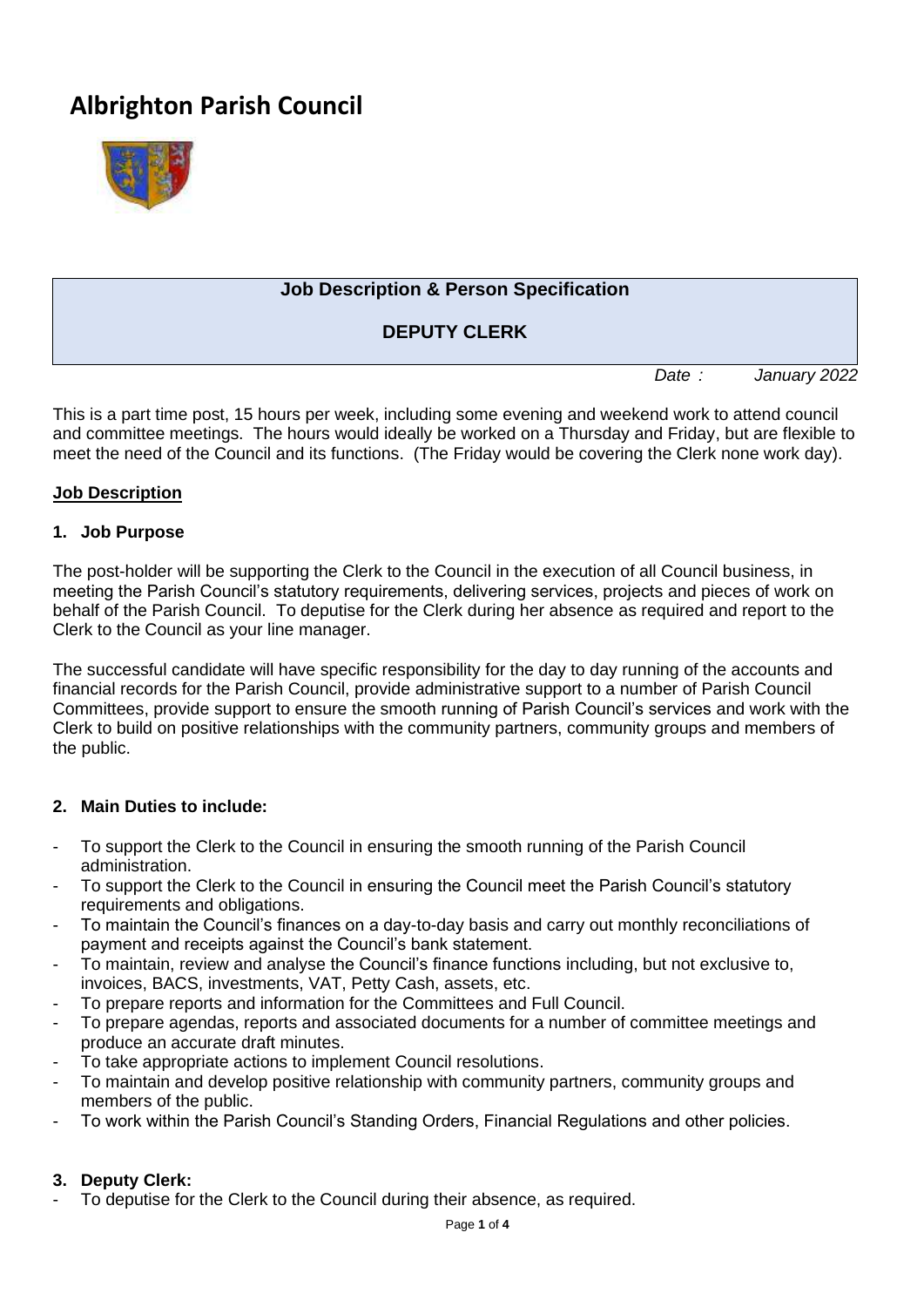- To manage, deliver and work with the Clerk to the Council to implement Council resolutions.
- To manage, delivery and work with the Clerk to the Council to develop and implement Council policies and procedures.

#### **4. Financial Management:**

- To efficiently manage and monitor the Council's finances and assisting the Clerk to the Council in advising the Council on a financial strategy.
- To use the Parish Council's electronic finance system Rialtas.
- To produce the year end accounts and supporting statements for audit.
- To assist the Clerk to the Council to provide all information for the internal auditor.
- To assist the Clerk to the Council, to complete the Annual Return for the external auditors and make available all papers for the public as legally required. Publish notices as legally required.
- To assist the Clerk to the Council and respond to queries raised by the internal and external auditor.
- To assist in the running of the Council's payroll submission.
- To assist in processing of invoices and making payments and bank transfers with the Clerk to the Council.
- To maintain all financial records properly and in accordance with financial regulations.
- Reclaiming of VAT

### **5. Administrative Support for Committee(s)**

- Provide administration support for a number of Committee(s) to include:
	- o setting meeting dates
	- $\circ$  preparing and circulating agendas and associated papers in line with required deadline
	- o taking accurate minutes
- delivery of resolutions and actions agreed by the Parish Council
- to respond to correspondence where management input is required during meetings.

#### **6. Other Duties**

- Carry out all duties and tasks in accordance with Albrighton Parish Council's adopted policies and procedures
- Assist Manager projects and pieces of work on behalf of the Parish Council, reporting at regular intervals, monitoring progress and taking action where necessary.
- Liaise with Parish Councillors and Shropshire Councillors.
- Liaise with other organisations and authorities, as necessary.
- Manage some Parish Council's Events and functions.
- Be computer literate and competent in all Microsoft office programs
- Help maintain the Parish Council's website and social media requirements.
- Commitment to personal development and attending training.
- The duties and responsibilities for this role may vary from time to time without changing the general character of role or the level of responsibility entailed.
- To perform tasks, other duties and responsibilities as directed by the Clerk.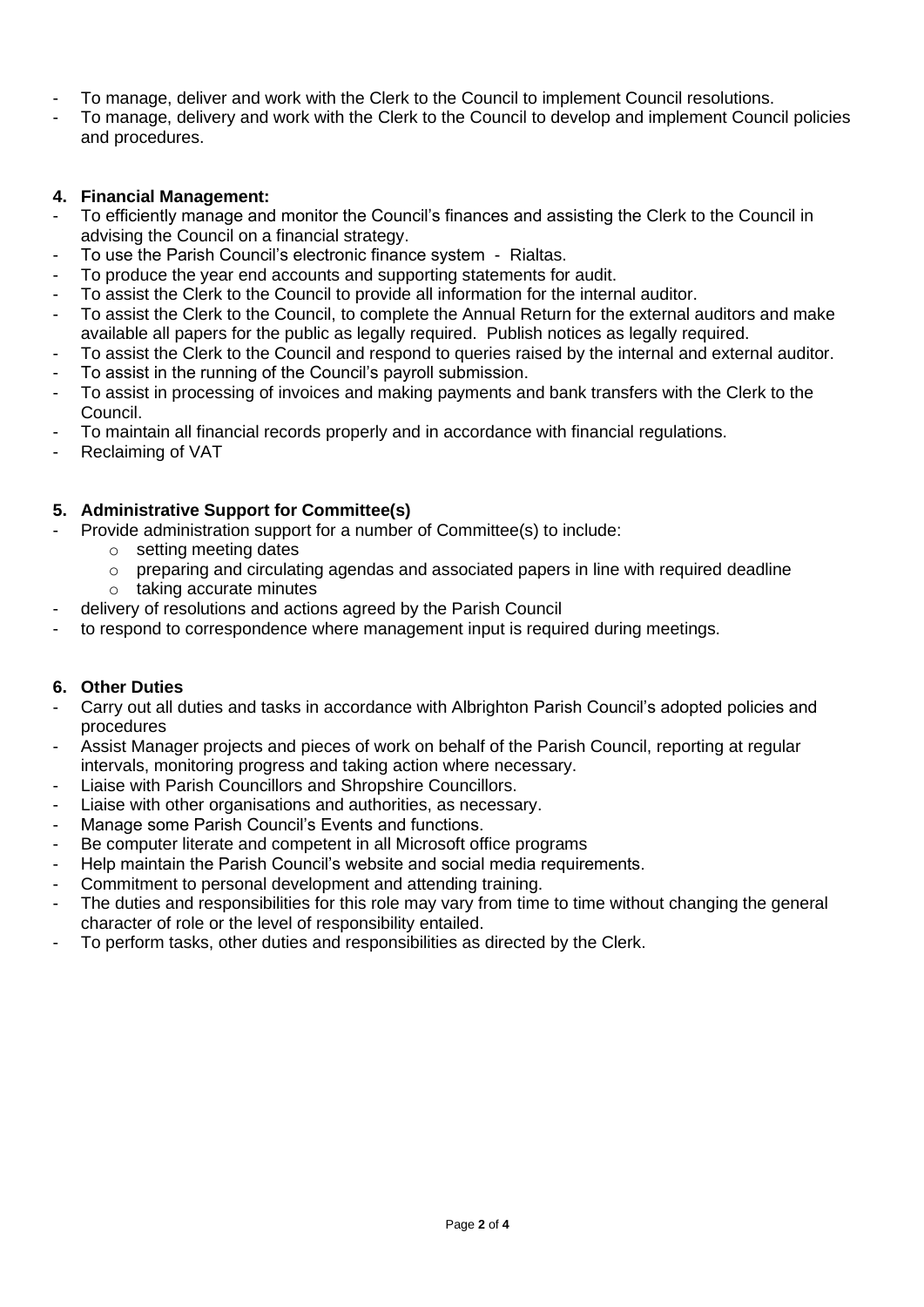# **Person Specification**

|                                                                                                                                | <b>Essential</b> | <b>Desirable</b> |
|--------------------------------------------------------------------------------------------------------------------------------|------------------|------------------|
| Qualifications                                                                                                                 |                  |                  |
| Good general education including 5 GCSE's or equivalent<br>including Maths and English                                         | V                |                  |
| Education to degree level or equivalent                                                                                        |                  |                  |
| Relevant accounting qualification                                                                                              |                  |                  |
| Certificate of Local Council Administration (Cilca) or<br>willingness to complete within 2 years                               | V                |                  |
| <b>Work Experience</b>                                                                                                         |                  |                  |
| Minimum of two years working as a finance officer in a local<br>council (or similar)                                           | V                |                  |
| Experience of financial management, including budgetary<br>control and planning for budgets and preparing financial<br>reports |                  |                  |
| Experience of internal and external audit preparation                                                                          |                  |                  |
| Experience of end of year accounting                                                                                           |                  |                  |
| Experience of providing administrative support to a Council<br>(or similar body) committees (including minute taking)          |                  |                  |
| Experience of dealing with the public and working in<br>communities                                                            |                  |                  |
| Experience in using computerised account systems                                                                               |                  |                  |
| Project Management experience                                                                                                  |                  |                  |
| Working knowledge of social media and website use as<br>information and promotion tools in a local council setting             |                  |                  |
| <b>Knowledge and Skills</b>                                                                                                    |                  |                  |
| Strong administration and organisational skills                                                                                | V                |                  |
| High level of literacy together with the ability to read and<br>analyse reports                                                |                  |                  |
| Good numeracy and ability to understand financial data                                                                         |                  |                  |
| Excellent IT skills, including Microsoft Outlook, Word, Excel<br>and Internet search skills                                    |                  |                  |
| Use of accounting software (Parish Council's system Rialtas)                                                                   | V                |                  |
| Good understanding of:<br>Receipts and Payment accounting<br><b>Setting Budgets</b><br><b>VAT</b>                              |                  |                  |
| Cash Control procedure<br>Internal/external audit procedures                                                                   |                  |                  |
| Able to demonstrate excellent attend to detail, good written<br>and verbal communication skills                                | V                |                  |
| Ability to prioritise, meet deadlines and plan workload<br>independently and effectively                                       | V                |                  |
| <b>Behaviours and Characteristics</b>                                                                                          |                  |                  |
| A 'can do' attitude                                                                                                            | V                |                  |
| Maintain good relationships with Councillors, partners, public<br>and contractors                                              |                  |                  |